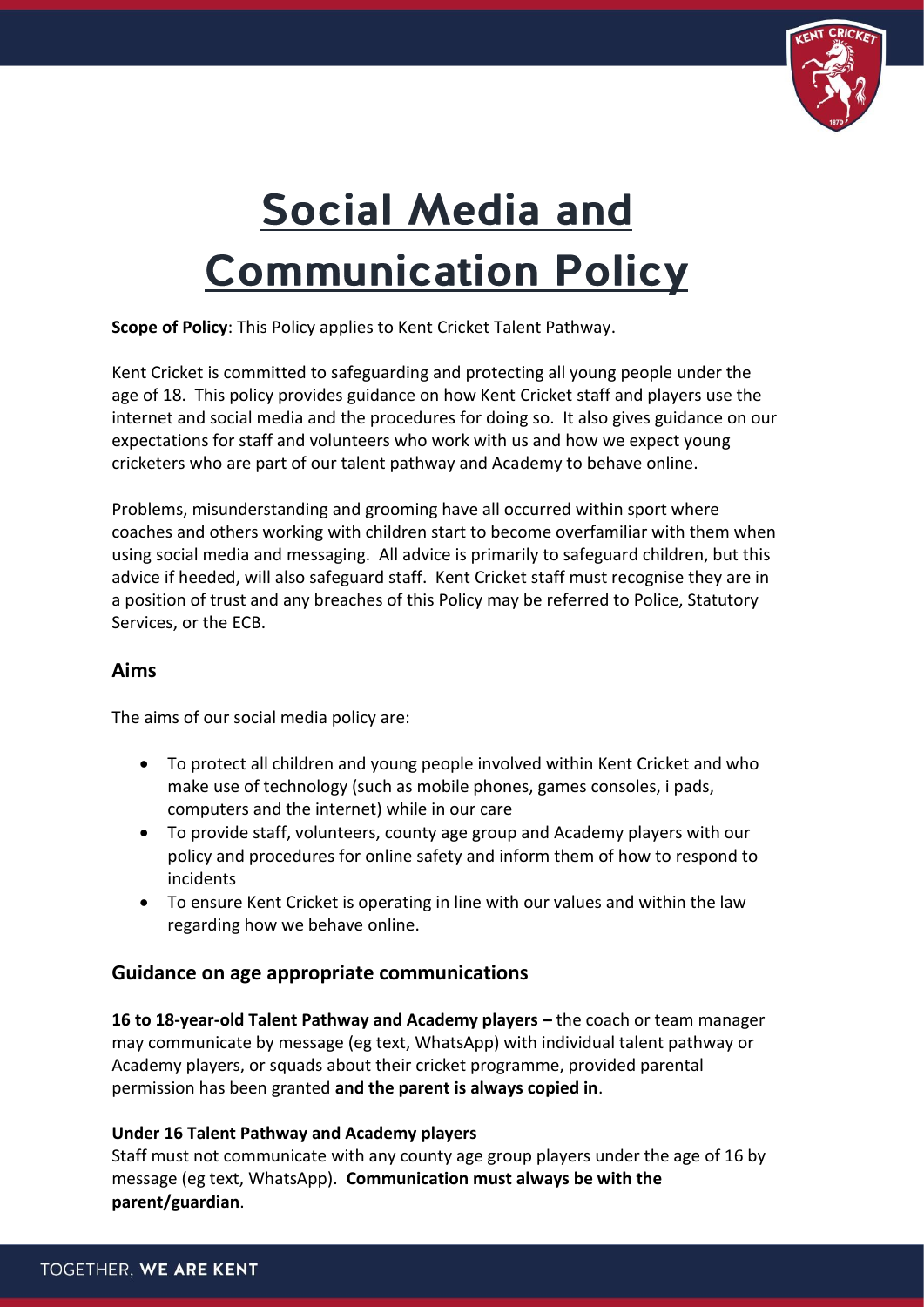

# **Parental waivers to this Policy must not be accepted**

## **What do we mean by "Social Media"**

Any form of electronic communication allowing people to interact and share information. This includes social networking (including Facebook, twitter, LinkedIn) and media/photo/video sharing sites (including Instagram, YouTube, Snapchat, Pinterest) and interacting via messaging on our phones (texts, instant messages, WhatsApp etc) and blogging. Mobile phones, computers, i pads, games consoles etc can all be used for social media. Social media platforms are continuously evolving – it is impossible to list every site here and if you are unclear about the meaning of any part of this Policy, you must ask the County Safeguarding Officer.

## **What we expect of our Staff and Volunteers**

When using Social Media, Staff should always:

- Be aware of this Policy and abide by it
- Ensure they always copy the parents in, if it is a message to an individual county age group player over the age of 16
- Use this medium to disseminate information about training or matches and do not enter into any other dialogue with them. This is to ensure no misunderstandings occur regarding your conduct or intentions, and to safeguard you too
- Report anything to the County Safeguarding Officer straight away, if it causes you concern. For example, if you receive any e mail, text or other communication from a child that causes you concern, or appears overfamiliar
- Make it clear to talent pathway players and Academy players that they must copy their parent into any texts, e mails or social media messages they are sending you
- Use professional language and behaviour when using social media.

If you are running the Men's or Women's team and you have any players under the age of 18, these rules apply. Care must be taken if players are sending messages to each other; if they are including U18s in these messages the content must be appropriate and you must make your squad members aware of this.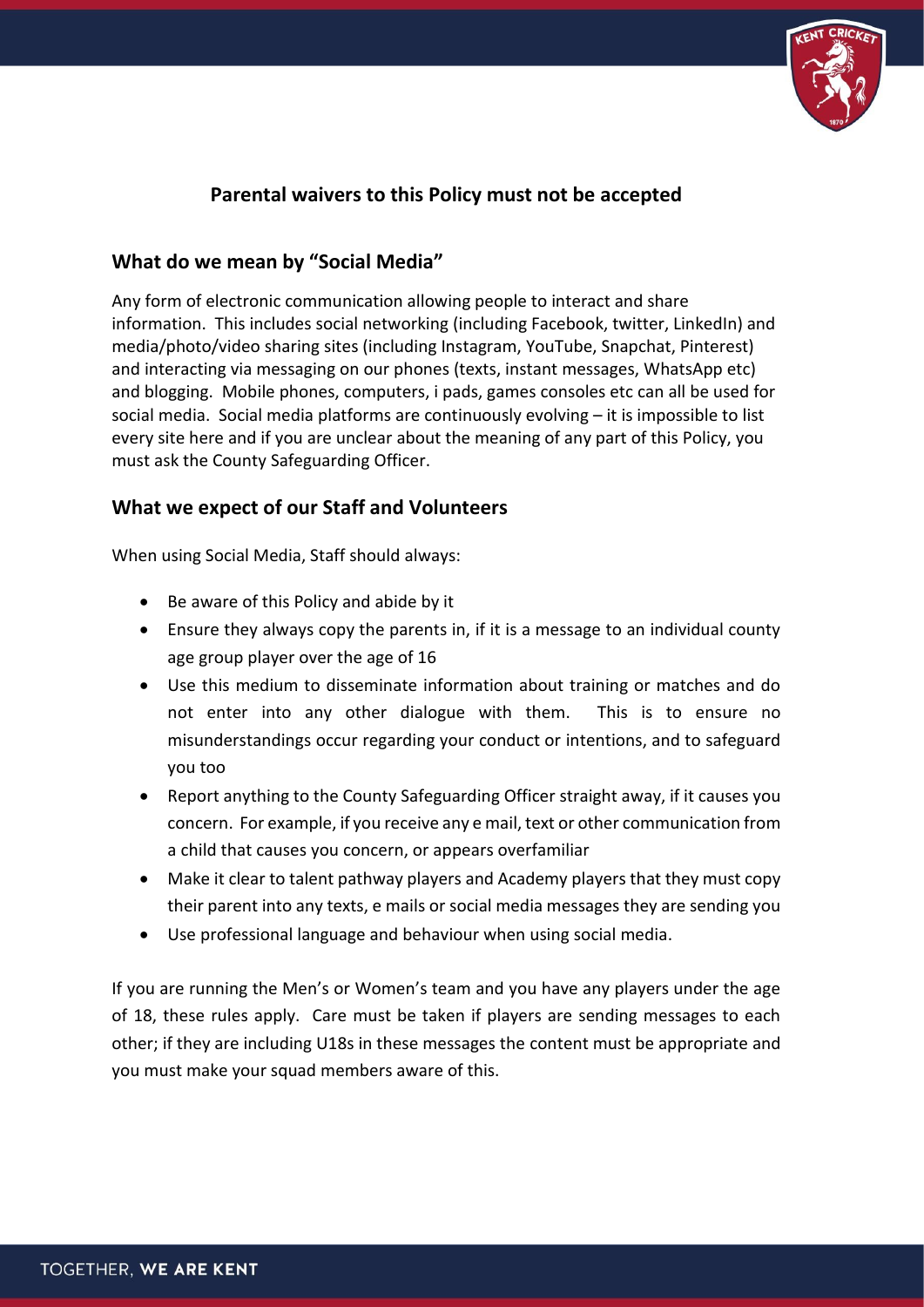

Staff must never:

- Communicate with any county age group player or Academy player under the age of 18 by connecting on any social media network (eg Facebook, Twitter etc)\*
- Use social media networks to connect and 'Friend' or 'follow' county age group players or Academy players under the age of 18 \*
- Accept any talent pathway player or Academy player under the age of 18 as a 'friend' on a social media network (eg Facebook/other)
- Post anything inappropriate on their own account, or anything that could reasonably be considered offensive or bring the sport or Kent Cricket into disrepute
- Sign off messages with emojis or 'kisses/xxx'
- Take, send or forward images of people that are illegal, offensive or invading someone's privacy
- Communicate with any talent pathway player under the age of 16 via messaging (eg text, WhatsApp) – always communicate with the parents

\* except family members

If staff would like to set up any form of closed group for their squad that does not meet the criteria above, they must speak with their Line Manager or County Safeguarding Officer first.

# **What we Expect of our County Age Group and Academy Players**

- Our county age group and Academy players should be aware of this social media policy and agree to its terms
- We expect our players' behaviour online to be consistent with this guidance and this relates to all digital devices including smart phones, tablets, consoles, i-pads, computers etc
- Players must not engage in bullying on social media, or making offensive or upsetting comments about other players, officials, teams or staff
- Players must not engage in "sexting"(sending someone sexual, naked or seminaked images or videos of themselves or others or sending sexually explicit messages) or sending pictures to anyone that are obscene, indecent or menacing.
- Players under the age of 16 must never communicate with staff via messaging
- Players aged 16 or over must only contact the coach/team manager by messaging if they also copy their parents in to all messages
- No player under the age of 18 must ask coaches or team managers to be their 'friend' on social media. If a coach or team manager asks them to be a 'friend' this must be reported immediately to the County Safeguarding Officer.